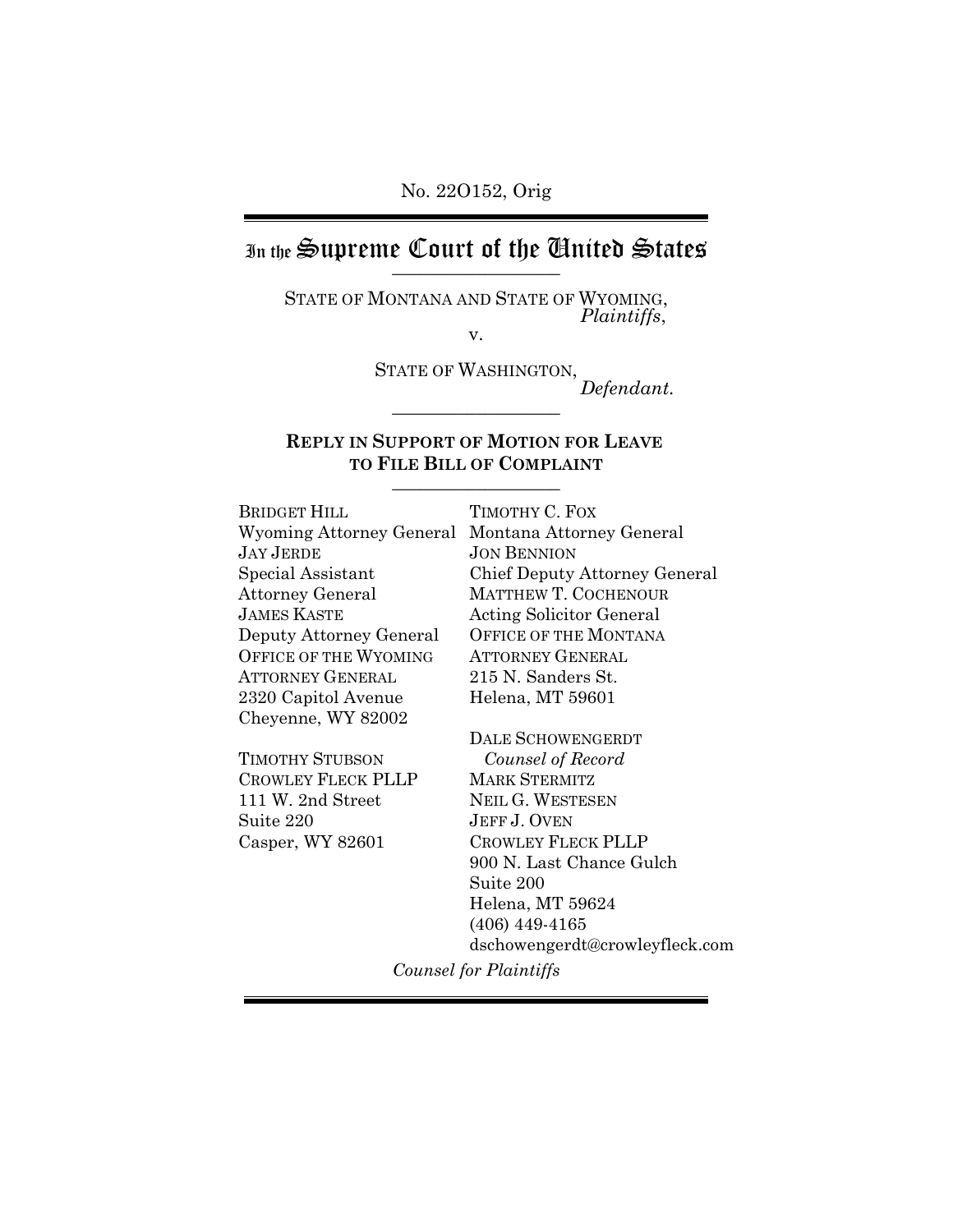## **TABLE OF CONTENTS**

|                                                                                            | Page |
|--------------------------------------------------------------------------------------------|------|
|                                                                                            |      |
|                                                                                            |      |
| I. Only this Court Can Redress the Harm<br>to Montana's and Wyoming's Sovereign            |      |
| II. Washington's Commerce Clause<br>Arguments Ignore the Facts and this                    |      |
| A. Washington Denied the Permit for                                                        |      |
| B. Section 401 Does Not Authorize Washington to                                            |      |
| III. Washington's Discriminatory Permit Denial<br>Violates the Foreign Commerce Clause  12 |      |
|                                                                                            |      |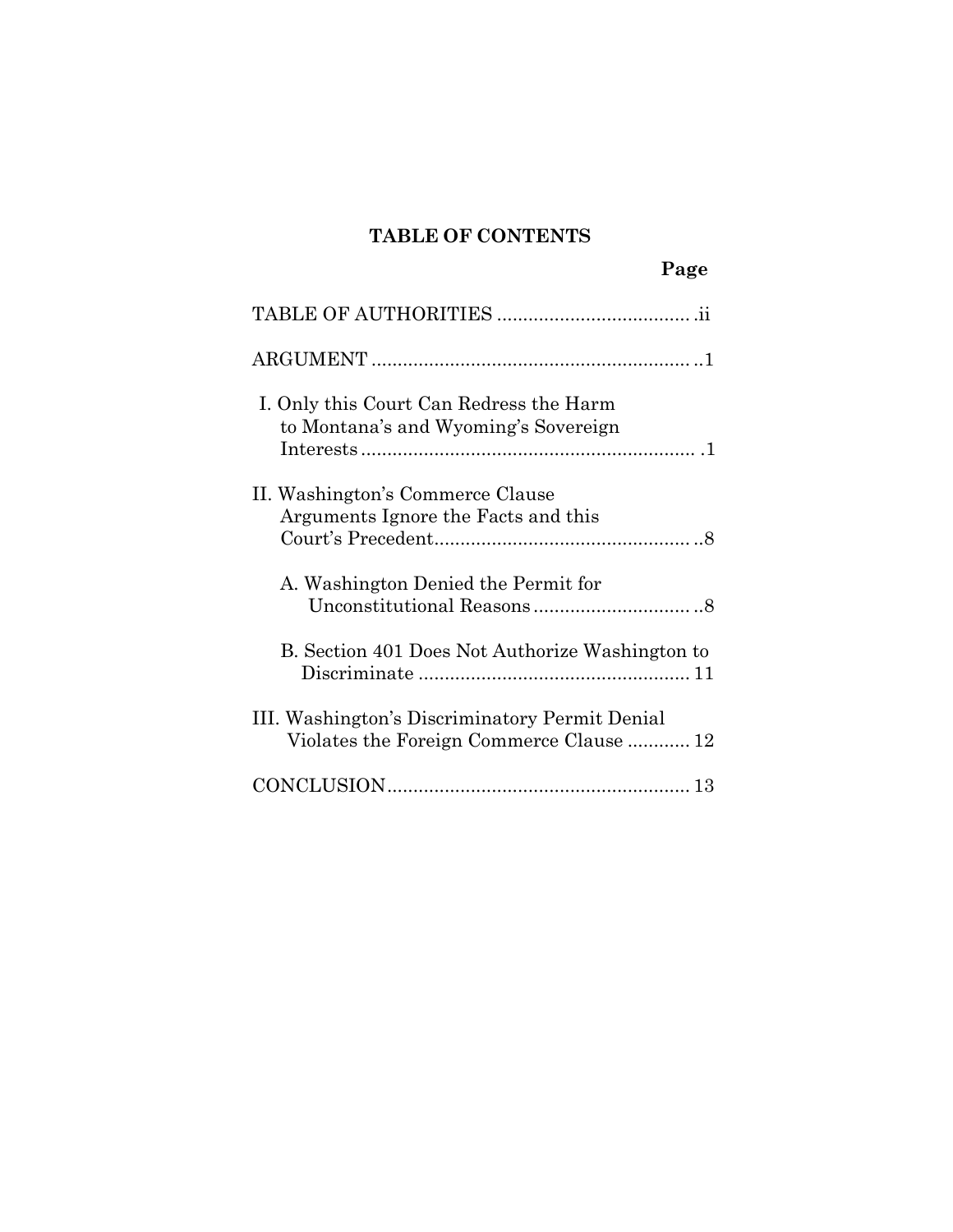## **TABLE OF AUTHORITIES**

# **CASES Page(s)**

| American Rivers, Inc. v. F.E.R.C.,                                               |
|----------------------------------------------------------------------------------|
| Arizona v. New Mexico,                                                           |
| C&A Carbone, Inc. v. Town of Clarkstown, N.Y.,                                   |
| Container Corp. v. Franchise Tax Bd.,                                            |
| Georgia v. Pennsylvania R.R.,                                                    |
| Hunt v. Washington State Apple Advertising<br>$Comm\, n$ ,                       |
| Illinois v. City of Milwaukee,                                                   |
| Illinois v. Michigan,                                                            |
| Lighthouse Res. Inc. v. Insleee,<br>2019 WL 1572605 (W.D. Wash. Apr. 11, 2019) 4 |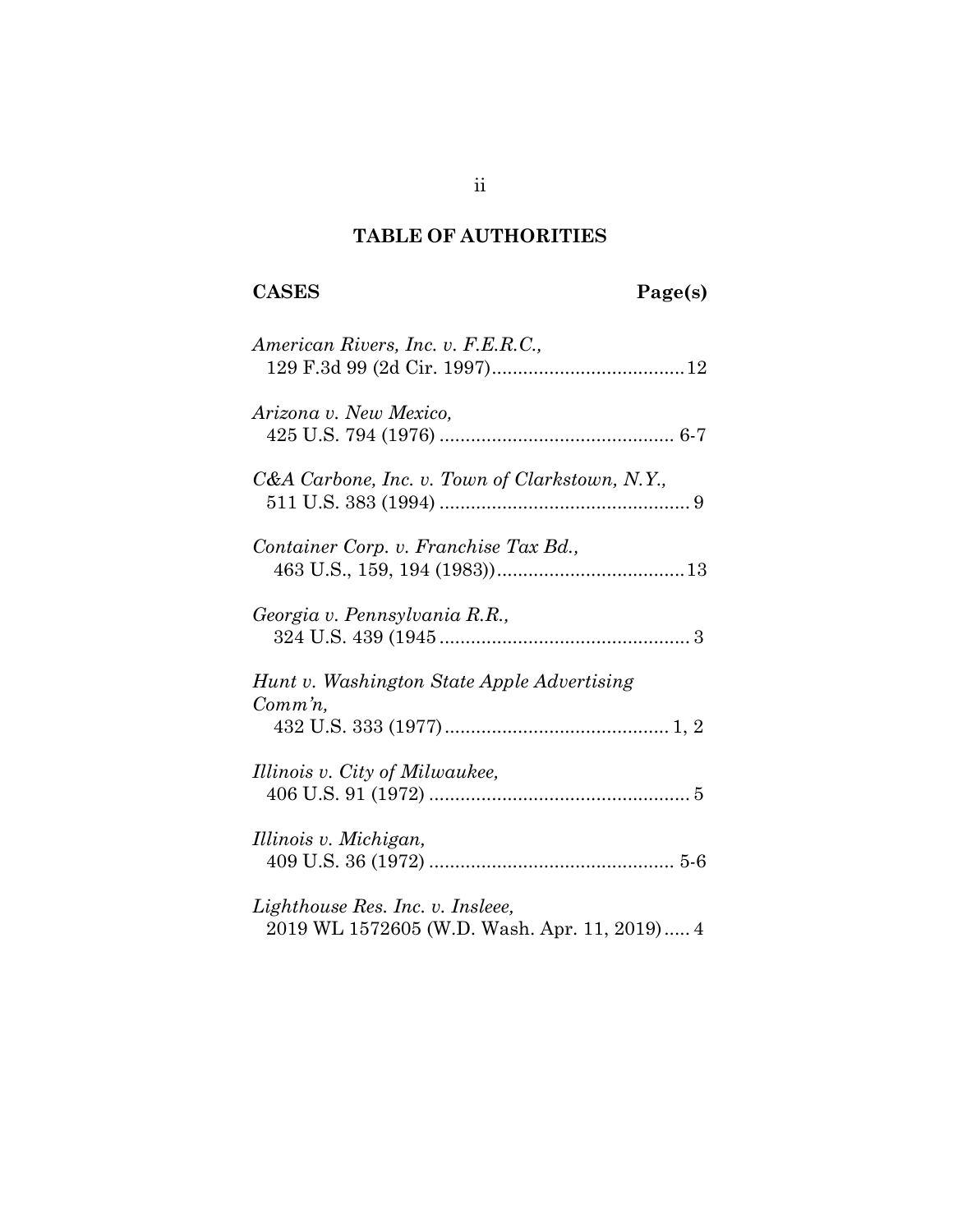| Louisiana v. Mississippi                                                                          |
|---------------------------------------------------------------------------------------------------|
| Maryland v. Louisiana,                                                                            |
| Millennium Bulk Terminals-Longview, LLC v. State,<br>No. 52215-2, 2020 WL 1651475, Wash. Ct. App. |
| Ohio v. Wyandotte Chemicals Corp.,                                                                |
| Oregon Waste Sys., Inc., v. Department of Environ.<br>Qual.,                                      |
| Pennsylvania v. New Jersey,                                                                       |
| Philadelphia v. New Jersey,                                                                       |
| Power Auth. V. Williams,                                                                          |
| South-Central Timber Dev., Inc. v. Wunnicke,                                                      |
| Washington v. General Motors Corp.,                                                               |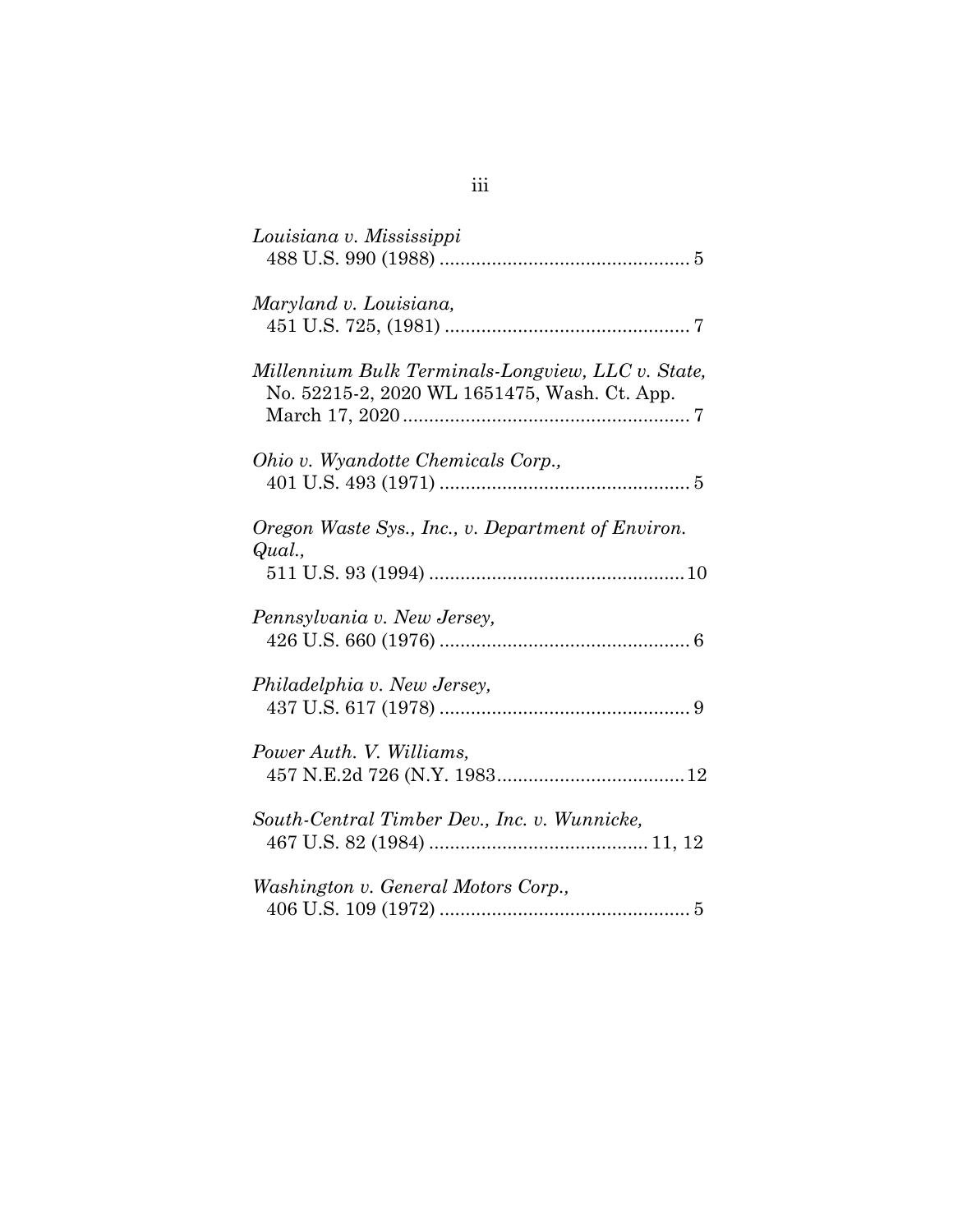| Wyoming v. Oklahoma, |  |  |
|----------------------|--|--|
|                      |  |  |

### **CONSTITUTION AND STATUTES**

|--|--|--|--|--|--|--|

Clean Water Act (33 U.S.C. § 1341)........................11

## **OTHER AUTHORITIES**

Akhil Reed Amar, Marbury, Section 13, and the Original Jurisdiction of the Supreme Court, 56 U. Chi. L. Rev. 443 (1989)...... 6

Michael E. Smith, State Discrimination Against Interstate Commerce, 74 Cal. L. Rev. 1203 (1986)................. 4

The Federalist No. 42, 274 (E.M. Earle ed. 1937) ... 4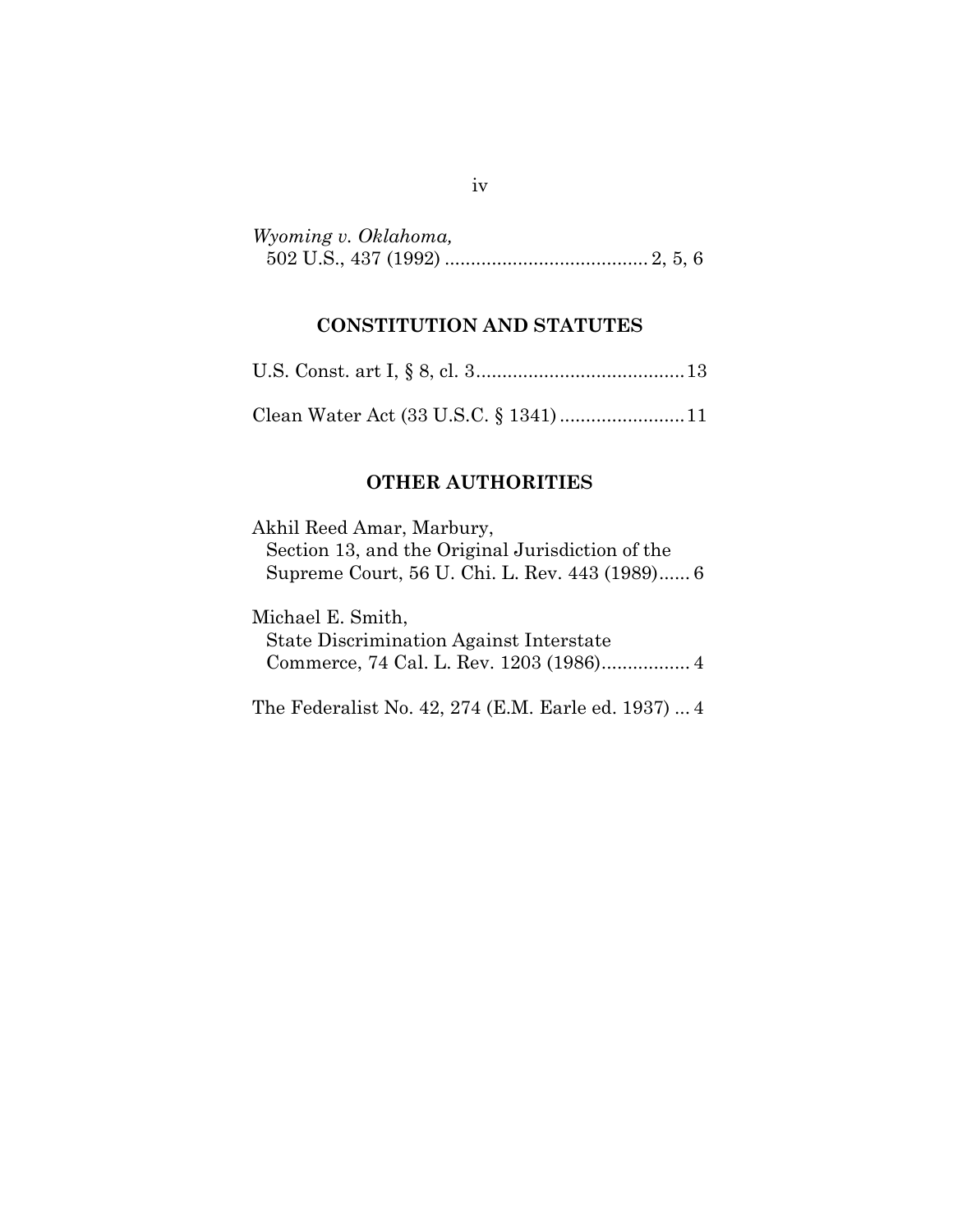#### **ARGUMENT**

## **I. Only This Court Can Redress the Harm to Montana's and Wyoming's Sovereign Interests.**

1. Washington wrongly asserts Montana and Wyoming have suffered no real harm because this case is simply a challenge to "the denial of a private company's permit application to build a privately owned project." BIO 12-14. This Court has rejected similar arguments and Washington knows better. Washington itself sought and received this Court's protection after North Carolina discriminated against companies distributing Washington apples in *Hunt v. Washington State Apple Advertising Comm'n*, 432 U.S. 333 (1977). In *Hunt*, North Carolina argued Washington lacked a "personal stake" in the litigation because it was "not itself engaged in the production and sale of Washington apples or their shipment into North Carolina." *Id*. at 341. Washington reprises North Carolina's losing argument here, claiming this case is a "private grievance" that does not impact the States' sovereignty. BIO 12-14. The Court easily dismissed that argument in *Hunt*, as it should here, holding Washington had standing because North Carolina's discrimination against private apple producers and distributors reduced the tax assessments Washington received. *Id.* at 345. Like North Carolina's discrimination against Washington's apples, Washington's discrimination against Montana and Wyoming coal is costing the States millions in severance tax and revenue, a well-established direct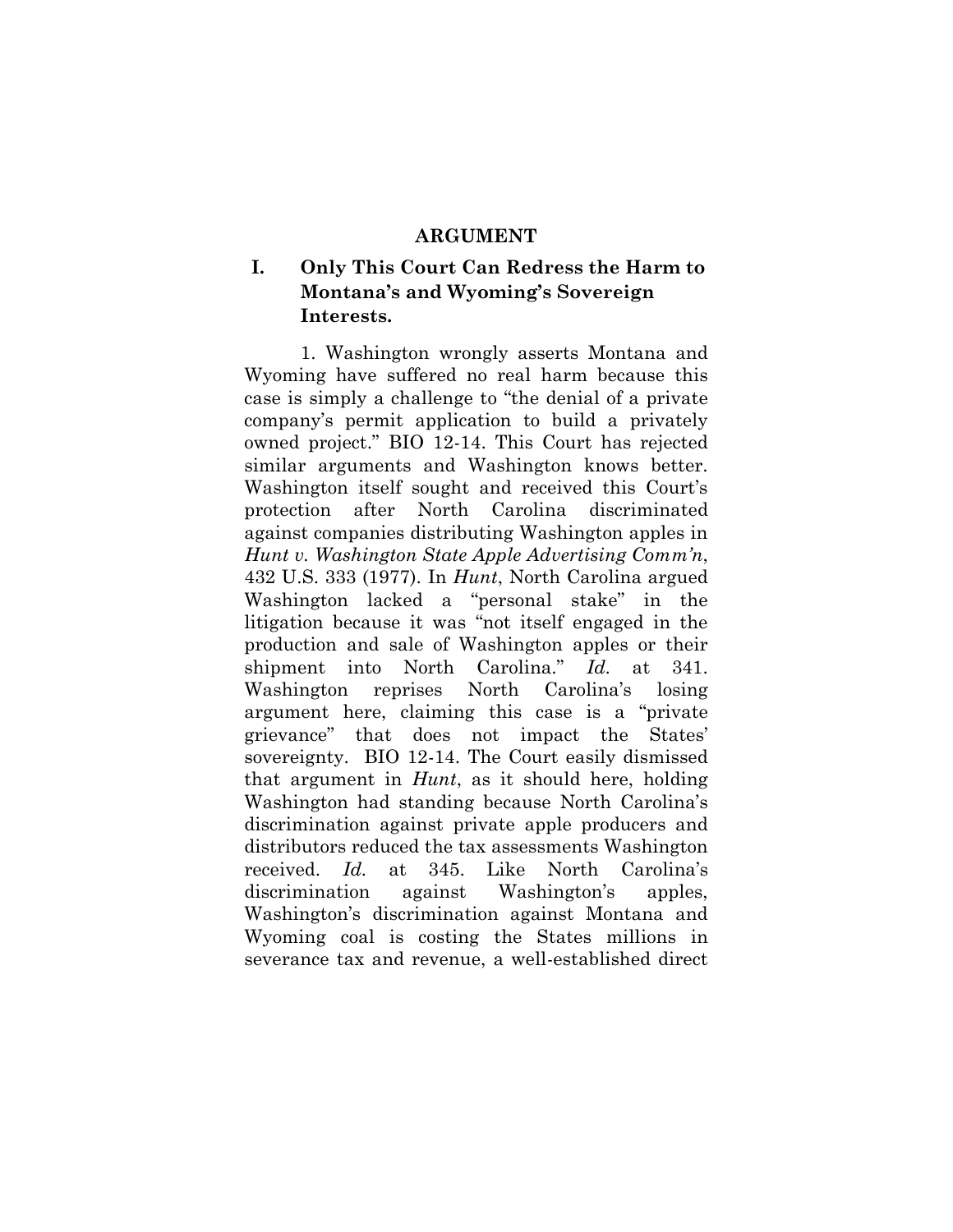injury severely impacting Montana and Wyoming. Br. in Supp. 2-4.

In addition to *Hunt*, Washington ignores *Wyoming v. Oklahoma*, which relied on *Hunt* to hold that Wyoming had standing to challenge Oklahoma's discrimination against Wyoming coal because Oklahoma's conduct diminished the coal severance tax Wyoming received. 502 U.S. 437, 450 (1992). The Court found it "beyond peradventure that Wyoming has raised a claim of sufficient 'seriousness and dignity'" because Oklahoma's discrimination against private companies "directly affects Wyoming's ability to collect severance tax revenues." *Id*. at 451. That is the precise interest Montana and Wyoming raise here.

Washington's claim that Montana and Wyoming are not harmed because there is no booming international coal market is simply wrong. As Montana and Wyoming have alleged, they have developed Asian trading partners ready, willing, and able to buy Powder River Basin coal, if only they can get it. Bill of Compl. ¶18. Moreover, it strains credulity to suggest the port developer is spending millions to develop a port to serve no customers. Despite Washington's hostility, developers have undertaken such efforts because the international coal market lacks the low-sulfur coal the Powder River Basin can provide. *See* Schwartz Report at 14- 15, Lighthouse, No. 3:18-cv-05005 (W.D. Wash. Mar. 8, 2019, Doc. No. 277) (expert report affirming international demand for Powder River Basin coal and noting the Millennium Bulk Terminal is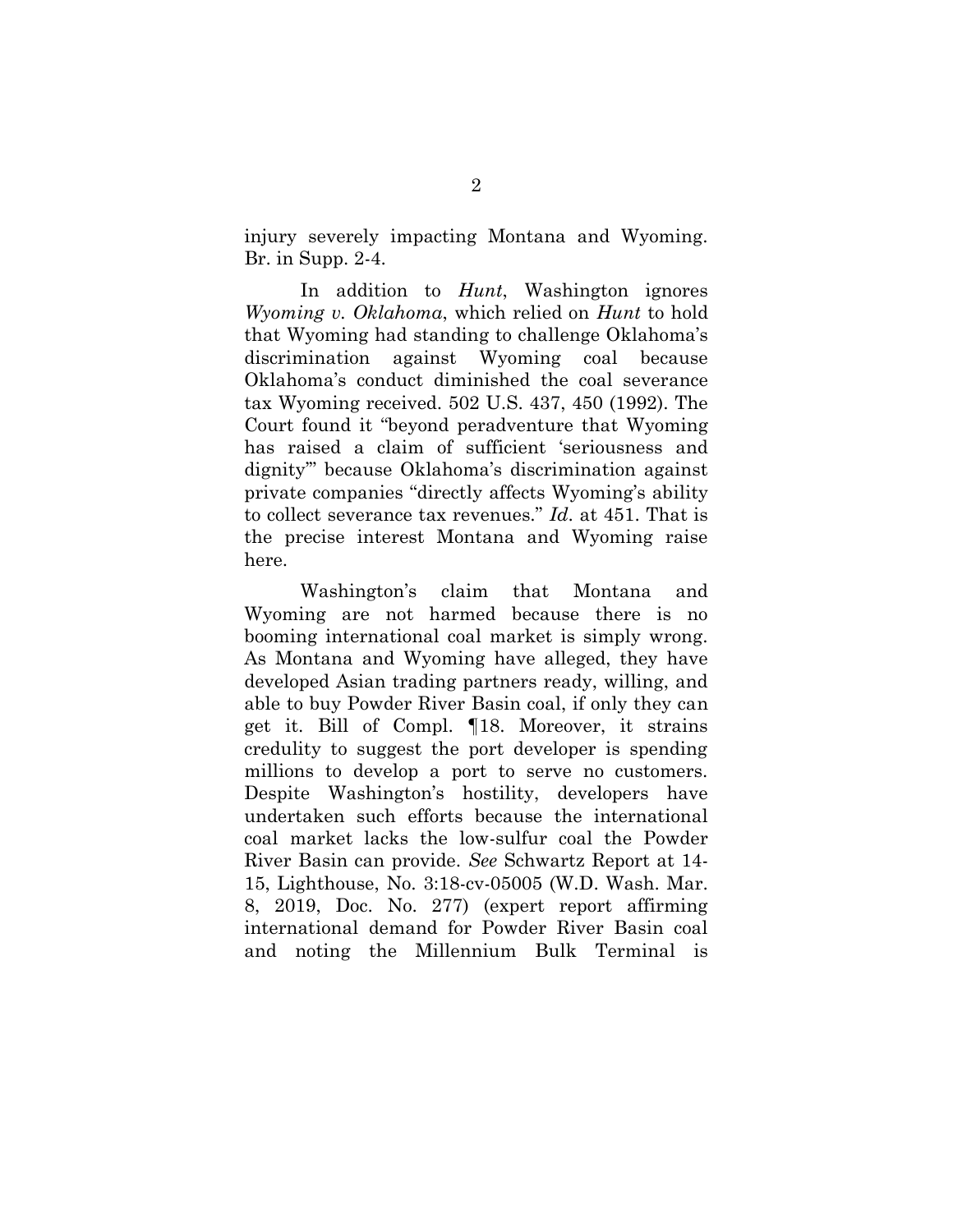"essential to the continued survival of coal mining in the western U.S.").

Nor is it a legitimate answer to the Commerce Clause violation to say the States can simply export their coal from another port in another country. BIO 17-18. The Commerce Clause protects interstate commerce, not intra-country commerce. Forcing the States to route their products through Washington and travel hundreds of miles to a Canadian port does nothing to absolve Washington's discrimination against landlocked sister States. Even if it could, the Canadian port lacks sufficient capacity. Bill of Compl. ¶21; Brief in Supp., 33. As Montana and Wyoming demonstrated, Washington's Columbia River is uniquely suited—in part because of significant federal investment—to transport goods to Asian markets. Bill of Compl. ¶¶23-25; Brief in Supp 8-9. Washington cannot delegate to a foreign country its constitutional duty to treat *this* project fairly.

Washington also unpersuasively attempts to confine this Court's original jurisdiction to disputes over "finite resources" like water or boundaries. BIO 14. That view runs counter to this Court's long history of resolving Commerce Clause disputes, especially those involving interstate transport of natural resources (Br. in Supp. 19), and Congress's decision to vest exclusive jurisdiction in this Court for disputes between States. Without this forum, States would surely return to the "trade barriers, recriminations, [and] intense commercial rivalries [that] had plagued the colonies," or worse. *Georgia v. Pennsylvania R.R.*, 324 U.S. 439, 450 (1945); *see also*  Br. in Supp. 17-18.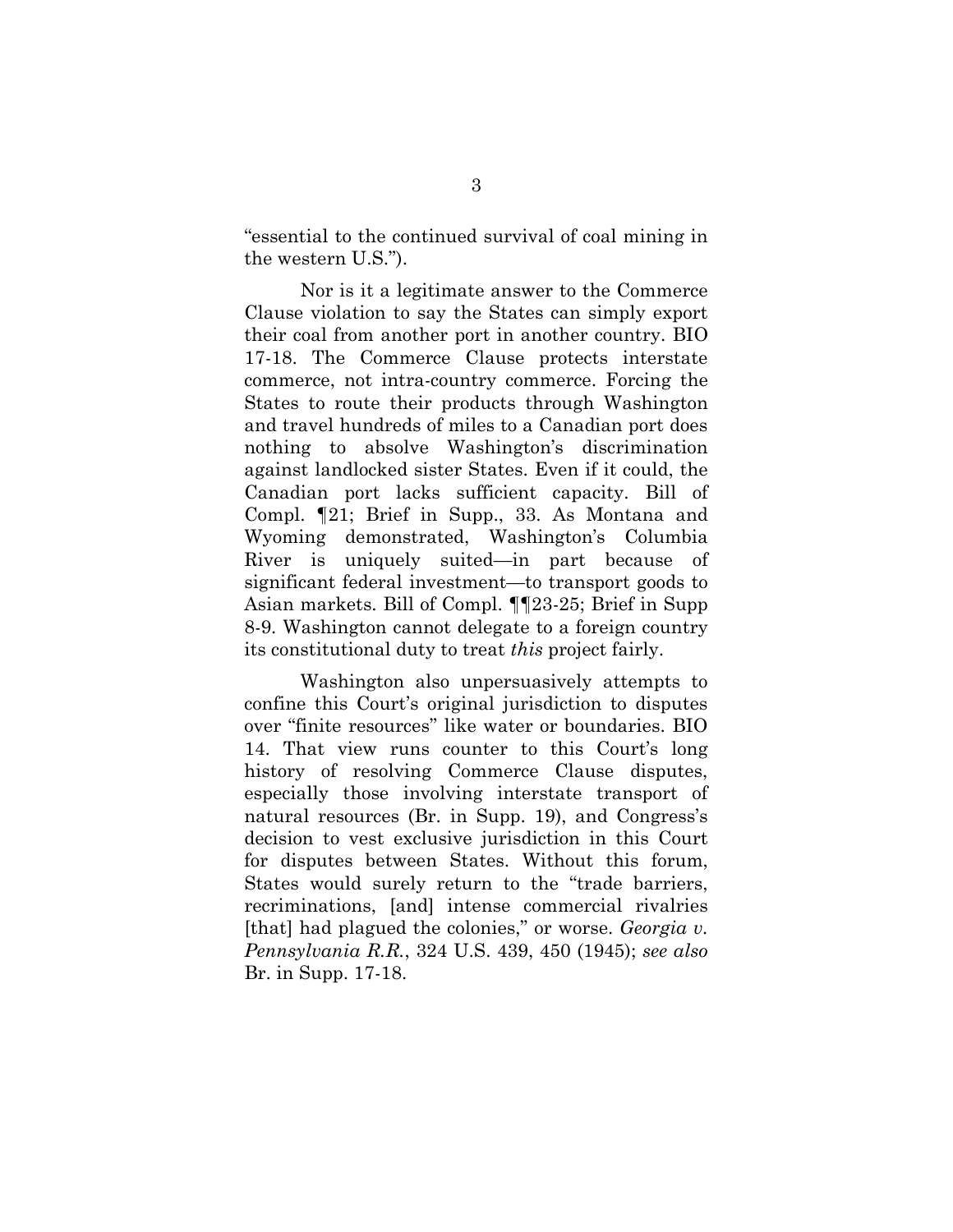Moreover, port access is just as much a "finite resource" as water because some States (like Washington) have it, while other States (like Montana and Wyoming) do not; litigation over port access for landlocked States is worthy of this Court's resolution. BIO 14. This is especially true given that port access for landlocked States was one of the Framers' motivating purposes for the Commerce Clause and a vital component of workable interstate commerce. Brief in Support, 22-24; *see also* Michael E. Smith, *State Discrimination Against Interstate Commerce*, 74 Cal. L. Rev. 1203, 1207 (1986) *(*"Madison was most concerned that states having ports through which foreign commerce flowed were taxing imports and exports to enrich their treasuries, at the expense of the people of other states in which the goods originated or for which they were destined.") (citing The Federalist No. 42, at 274 (E.M. Earle ed. 1937)). As Washington notes, "Controversies concerning…the manner and use of the waters of interstate lakes and rivers" provide "the paradigm subject matter for original jurisdiction cases." BIO 14. This is exactly such a case.

2. That private companies have sued (without recourse) in Washington courts is irrelevant. No other forum is considering a Commerce Clause challenge to Washington's discrimination. Because State permitting authorities lacked jurisdiction to consider such claims, they are not at issue in the state litigation. *Lighthouse Res. Inc. v. Insleee*, 2019 WL 1572605, at \* 1 (W.D. Wash. Apr. 11, 2019). The terminal developer brought a Commerce Clause action in the Western District of Washington, but the court stayed the litigation under *Pullman* abstention.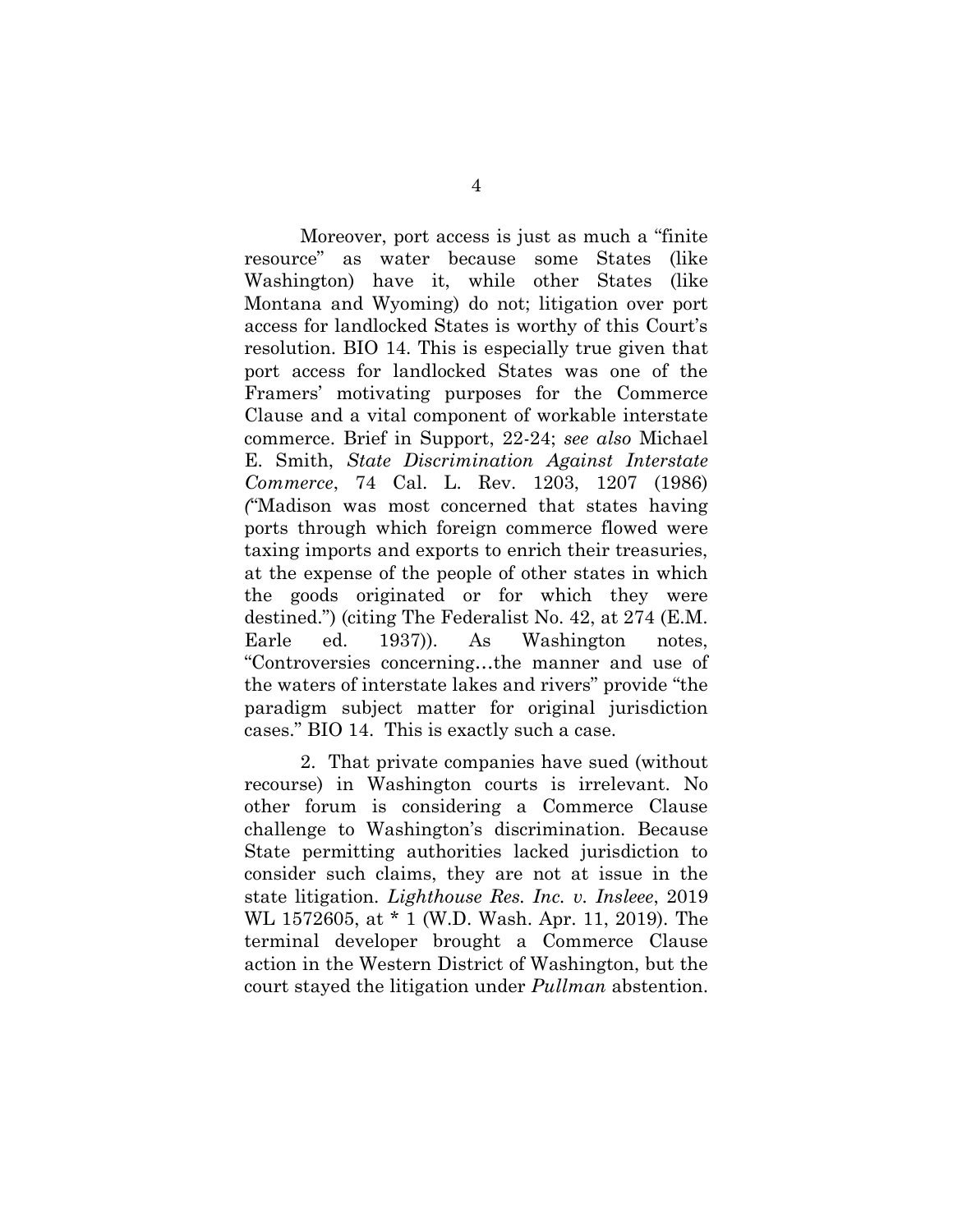*Id.* at \*3-4. Even assuming private litigation could vindicate the States' sovereign interests, it is doubtful a court will ever hear those private party claims.

Moreover, a suit among private parties advancing private interests is not the same as a dispute among independent sovereigns. Even if lower courts can decide Commerce Clause claims in general, this Court has held an alternative forum exists only if the States are parties to the cases. Washington selectively quotes *Illinois v. City of Milwaukee*, 406 U.S. 91, 93 (1972) to suggest the Court should decline jurisdiction because "there is another forum 'where the issues tendered may be litigated, and where appropriate relief may be had." BIO 15. But Washington omits an important qualifier: The Court may defer jurisdiction when a claim "involves the availability of another forum *where there is jurisdiction over the named parties*, where the issues tendered may be litigated." *Illinois*, 406 U.S. at 93 (emphasis added). That omission distinguishes most of the cases Washington cites because they involved a State against a private party, not another State, so the Court's jurisdiction was not exclusive. *See Wyoming v. Oklahoma*, 502 U.S. at 452 (distinguishing cases because the States were not parties.); s*ee* BIO 14-15 *citing Ohio v. Wyandotte Chemicals Corp.*, 401 U.S. 493, 496-98 (1971) (State claim against private company); *Washington v. General Motors Corp.*, 406 U.S. 109,114-115 (1972) (same); *Louisiana v. Mississippi*, 488 U.S. 990 (1988) (declining jurisdiction because Louisiana was a party in litigation raising the same issue against private parties); *Illinois v. Michigan*,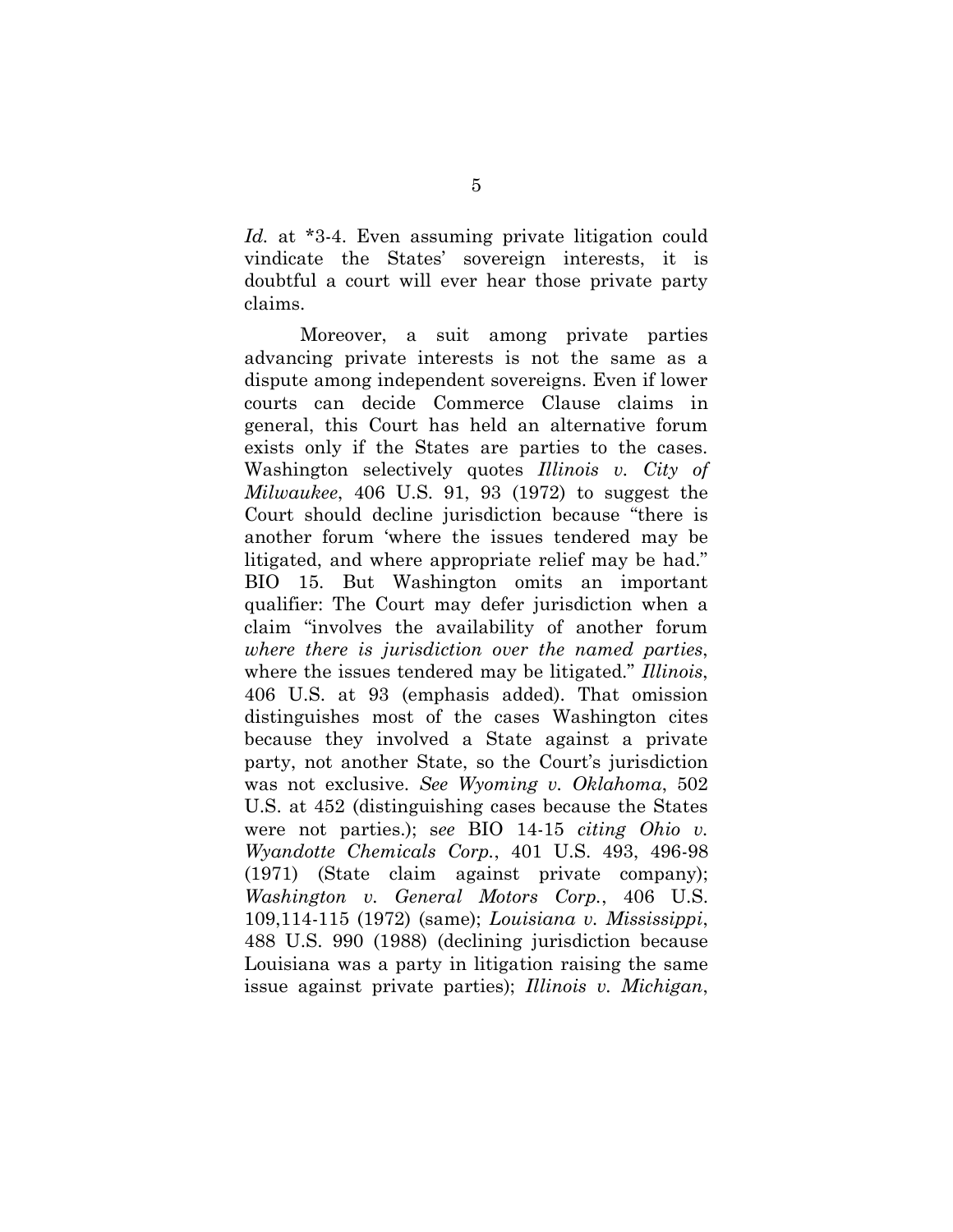409 U.S. 36 (1972) (Illinois sought original jurisdiction rather than a writ of certiorari when it was a party to an action by private parties in Michigan). The Court's exclusive jurisdiction for suits among States leaves Montana and Wyoming with no other forum to litigate their Commerce Clause claims.

Even if Washington courts were willing to decide the Commerce Clause claims and the States could be parties to the litigation, Washington's view that Washington courts should decide the issue remains flawed. One of the primary principles underlying this Court's original jurisdiction is "the belief that no State should be compelled to resort to the tribunals of other States for redress, since parochial factors might often lead to the appearance, if not the reality, of partiality to one's own." *Ohio*, 401 U.S. at 500; *see also* Akhil Reed Amar, *Marbury, Section 13, and the Original Jurisdiction of the Supreme Court*, 56 U. Chi. L. Rev. 443, 477 (1989) (original jurisdiction meant to avoid potential bias in forcing State to "resort to the territory of its opponent.").

Nor is this merely a suit to redress private interests of state citizens, as Washington claims. *See*  BIO 15-16, n.3. The cases on which Washington relies depend on injury to citizens rather than the direct injury to coal severance taxes Wyoming and Montana raise. *Wyoming v. Oklahoma*, 502 U.S. at 451; *Pennsylvania v. New Jersey*, 426 U.S. 660, 664- 665 (1976) (declining jurisdiction over privileges and immunities and equal protection claims because "both Clauses protect people, not States"); *Arizona v.*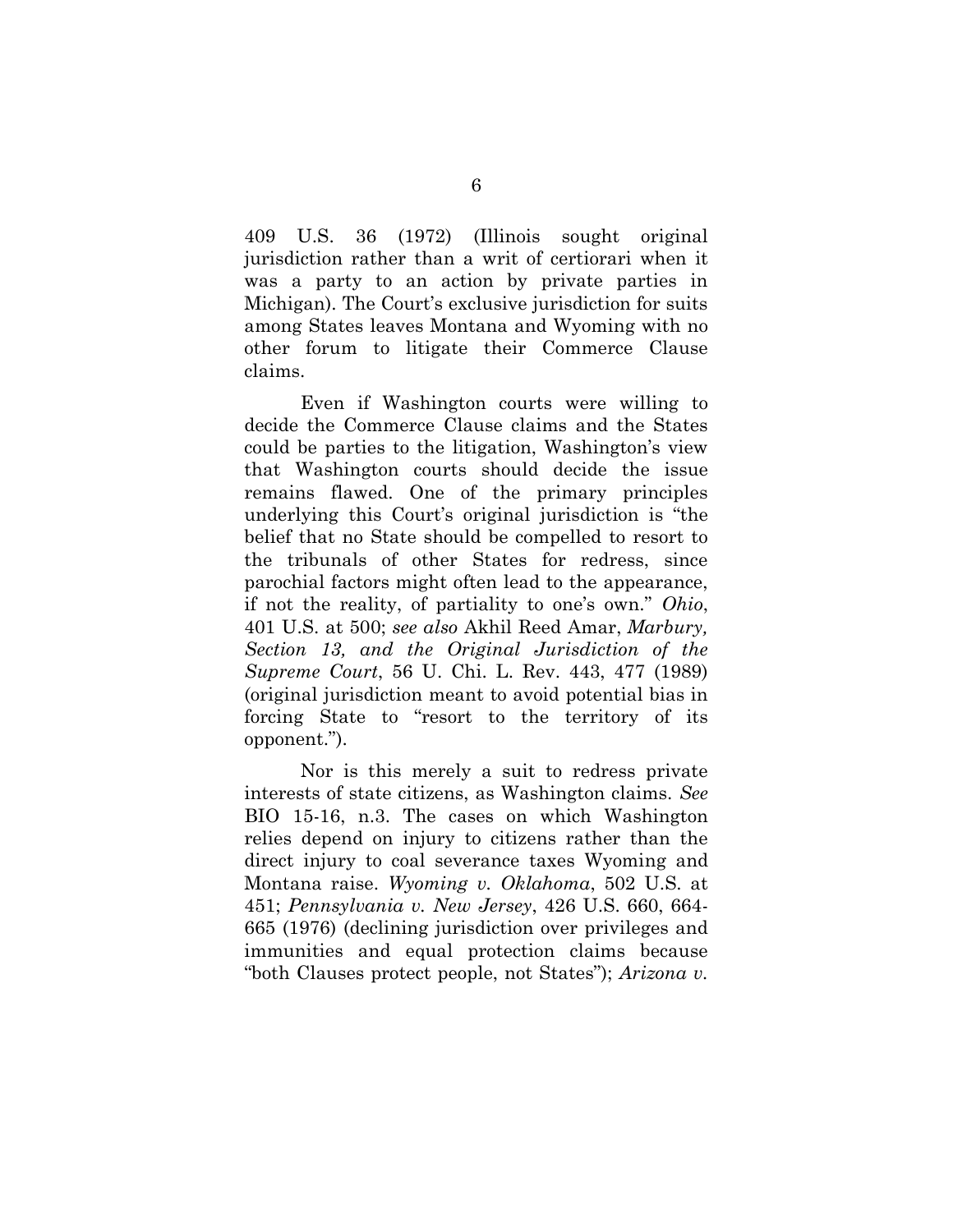*New Mexico*, 425 U.S. 794, 797 (1976) (declining jurisdiction where Arizona suffered no direct harm and it was represented by one of its political subdivisions in state court litigation); *cf Maryland v. Louisiana*, 451 U.S. 725, 742-44 (1981) (exercising original jurisdiction in case with similar facts to *Arizona v. New Mexico* because state alleged direct injury and was not a party in state court litigation).

3. Washington's claim that Montana's and Wyoming's injuries are not redressable because Washington has denied other permits in addition to the Section 401 water quality certification fails because the Section 401 water quality certification was denied "with prejudice," while the other permits were not. The terminal developer can resubmit the other permit applications, even assuming those denials become final. The developer, however, cannot resubmit the Section 401 water quality certification because Washington irrevocably denied it and then decreed that it would be futile to resubmit. App. 7-8, 47.

Moreover, unlike the Section 401 Water Certification, the terminal developer has other options to pursue additional permits, as the Washington Court of Appeals recognized. *See e.g., Millennium Bulk Terminals-Longview, LLC v. State*, No. 52215-2, 2020 WL 1651475, at \*4-5 (Wash. Ct. App. March 17, 2020) ("Millennium's permit application does not rely on it being the sublessee of the aquatic lands."). Regardless, the Department of Ecology made it clear that the other permits hinged on the State's unconstitutional denial of the Section 401 Certification. *See e.g.,* App. 47 ("Ecology staff will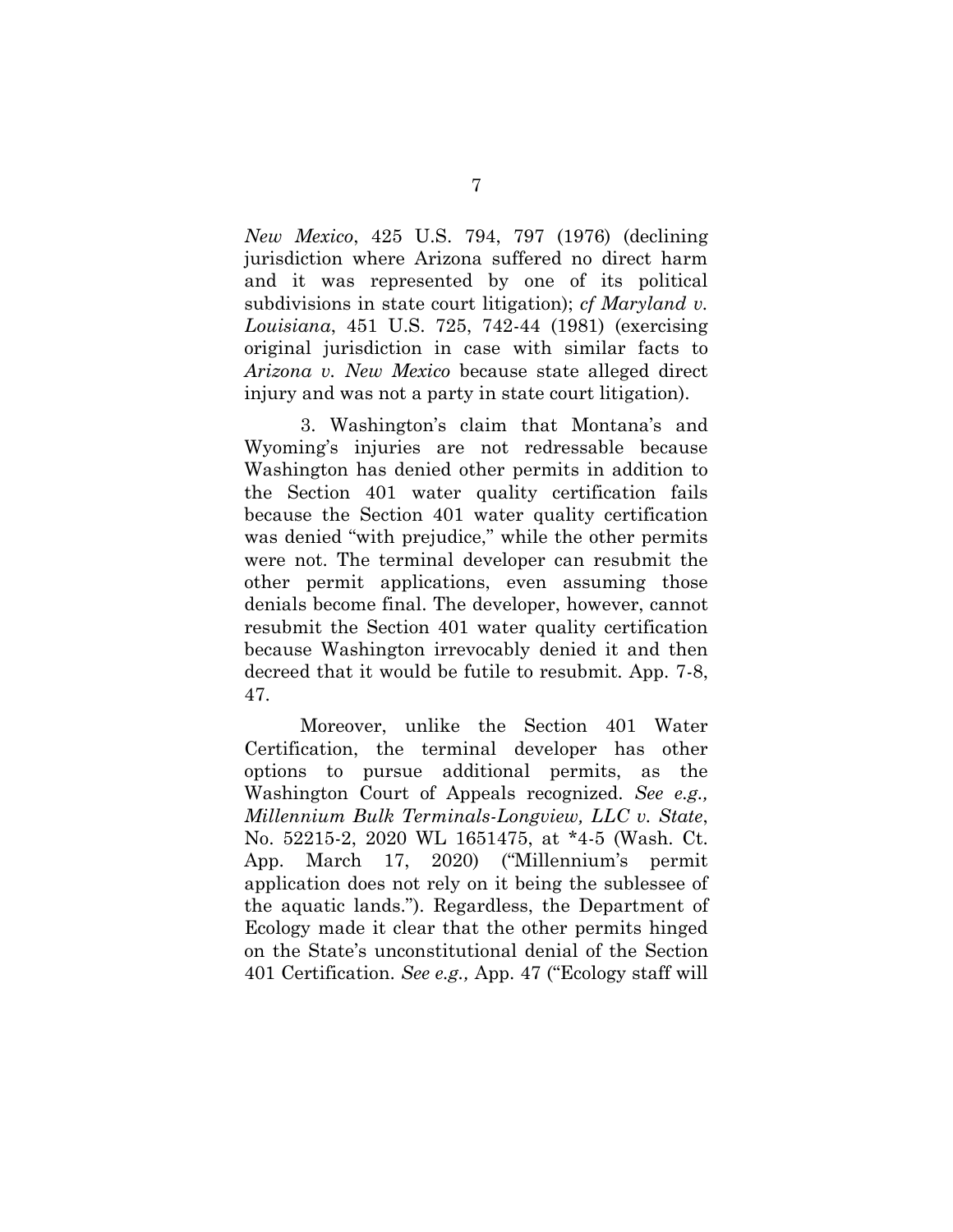not be spending time on permit preparation related to Millennium's additional applications for the coal export terminal."). Redressing Washington's unconstitutional denial of the Section 401 water quality certification will redress Montana's and Wyoming's injury and will ensure this project is given the same fair consideration Washington gives to non-coal based terminal proposals.<sup>1</sup>

Montana and Wyoming ask only that Washington evaluate the project without political bias and protectionist motivations, exactly as career staff was prepared to do before the Governor's office intervened. If this Court so orders, the project can move through the permitting process like any other.

## **II. Washington's Commerce Clause Arguments Ignore the Facts and this Court's Precedent.**

## **A. Washington Denied the Permit for Unconstitutional Reasons.**

Washington answers evidence showing it denied the permit to protect its agricultural interests by claiming that the emails and talking points were only meant to "correct[] misstatements" about the

<sup>1</sup> Federal permitting continues to move forward, despite Washington's roadblocks. *See* Director of Department of Ecology to U.S. Army Corps of Engineers, September 10, 2018, at <https://perma.cc/Y8HQ-GV6N>**.**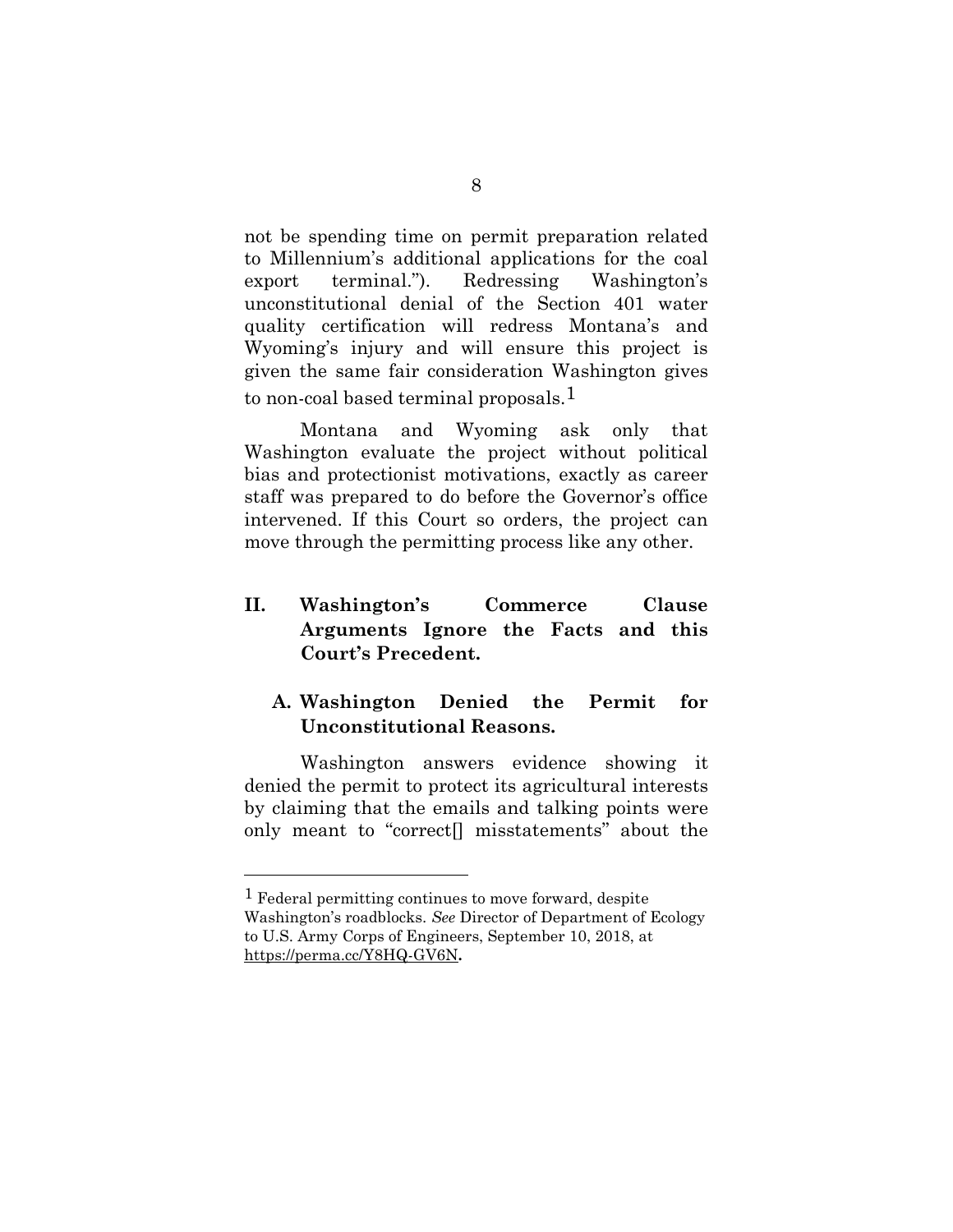project. BIO 27-28. But the "correction" Washington refers to is the admission that port competition from Montana and Wyoming coal would "harm farmers' ability to get their commodities to market . . . including Washington's important agricultural products." App. 71-73. The Governor's senior policy advisor was equally unambiguous about why the Governor favored in-state aerospace projects: "Aerospace brings thousands of jobs with those emissions; coal export doesn't." App. 65. Washington cannot simply whitewash the Governor's offensive statements. *See also* Bill. of Compl. ¶41 (stating he has no sympathy for Montana and Wyoming trying to get an important commodity to market because "apple[s] [are] healthy, eating coal smoke [] is not"); *id.* ¶¶42-43. Washington's attempt to gloss over Montana's and Wyoming's evidence of overt economic protectionism and political discrimination is unavailing, and the evidence renders the permit denial unconstitutional on its face. *Philadelphia v. New Jersey*, 437 U.S. 617, 624 (1978).

Washington officials conceded that political discrimination against coal was driven by extraterritorial concerns about greenhouse gas emissions from combustion of coal in Asia. Washington does not deny that fact, nor could it, because the Director of Ecology was explicit in defending the decision. She recognized Washington law requires consideration of extraterritorial greenhouse gas emissions as part of its review. App. 91-93, 95. Washington's law violates the Commerce Clause. *See C&A Carbone, Inc. v. Town of Clarkstown, N.Y.*, 511 U.S. 383, 393-94 (1994) (violation of the Commerce Clause to "extend the [State's] police power beyond its jurisdictional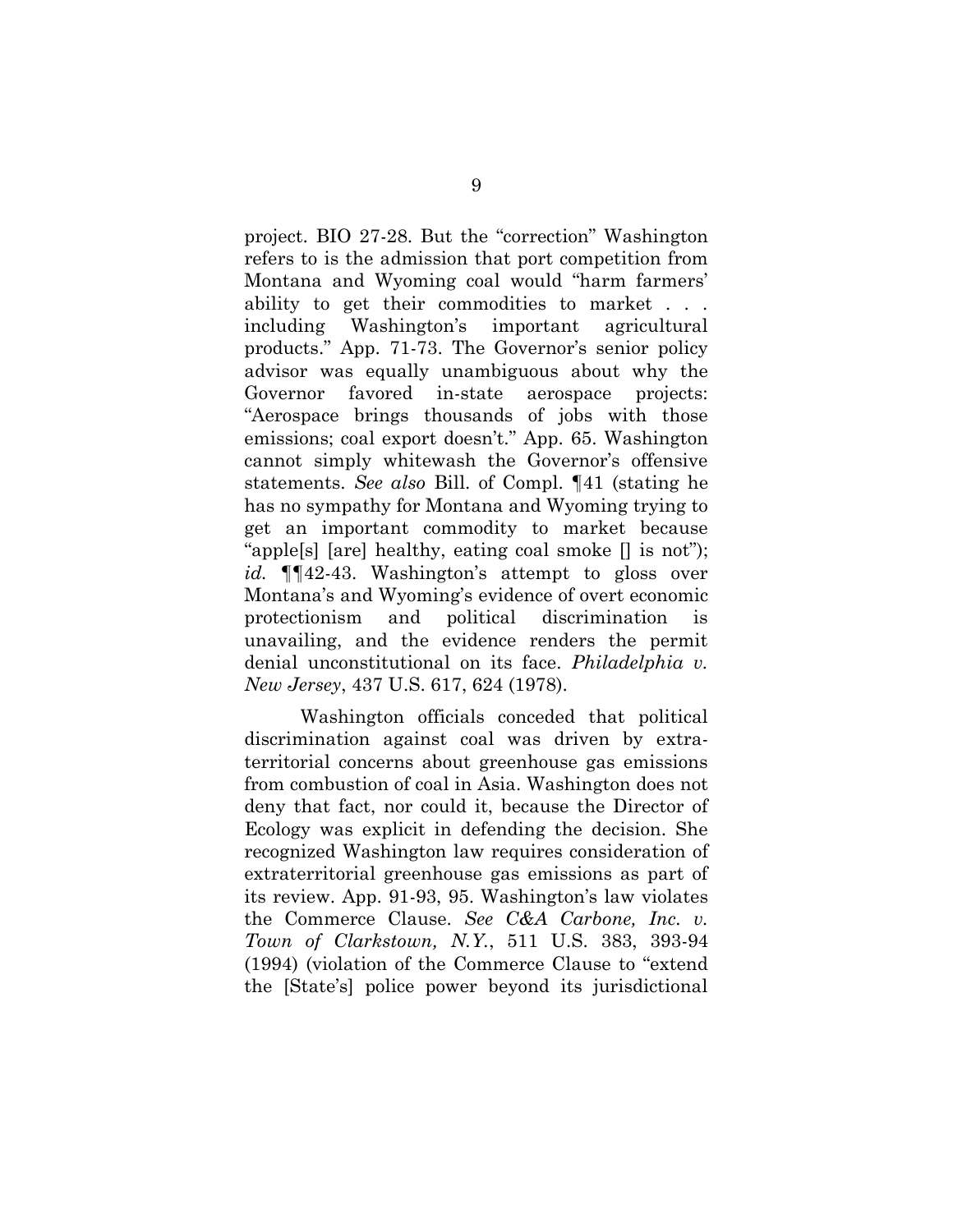bounds."). Those admissions make this a more straightforward Commerce Clause case than most.

Washington's fallback argument that the Commerce Clause only precludes discrimination within the same industry fares no better. *See* BIO 28. Unconstitutional discrimination is "differential treatment of in-state and out-of-state economic interests that benefits the former and burdens the latter." *Oregon Waste Sys., Inc. v. Department of Environ. Qual.*, 511 U.S. 93, 99 (1994). The purpose of the Commerce Clause is to prohibit a State from impeding the interstate movement of goods to protect its own interests. *Ibid*. Washington's argument that it can engage in protectionism if it does not discriminate against the exact same industry finds no support in any of this Court's precedent.

Like all States, Washington can legitimately scrutinize permit applications, and Montana and Wyoming do not argue otherwise. What Washington cannot do is deny permits because of political opposition to another State's natural resource or to protect its own agricultural industry. Although Washington cites a parade of purported adverse consequences, including dredging the riverbed and increasing rail and vessel traffic, Washington readily accepts similar consequences for projects that benefit its own agriculture or other favored in-State industries. Pet. 14, 28; App. 53. The EIS co-lead, who had an insider's view of the decision-making and who has been involved in countless similar projects, affirmed what the unambiguous evidence shows: because the subject was coal, Washington purposely skewed the EIS findings and the project's mitigation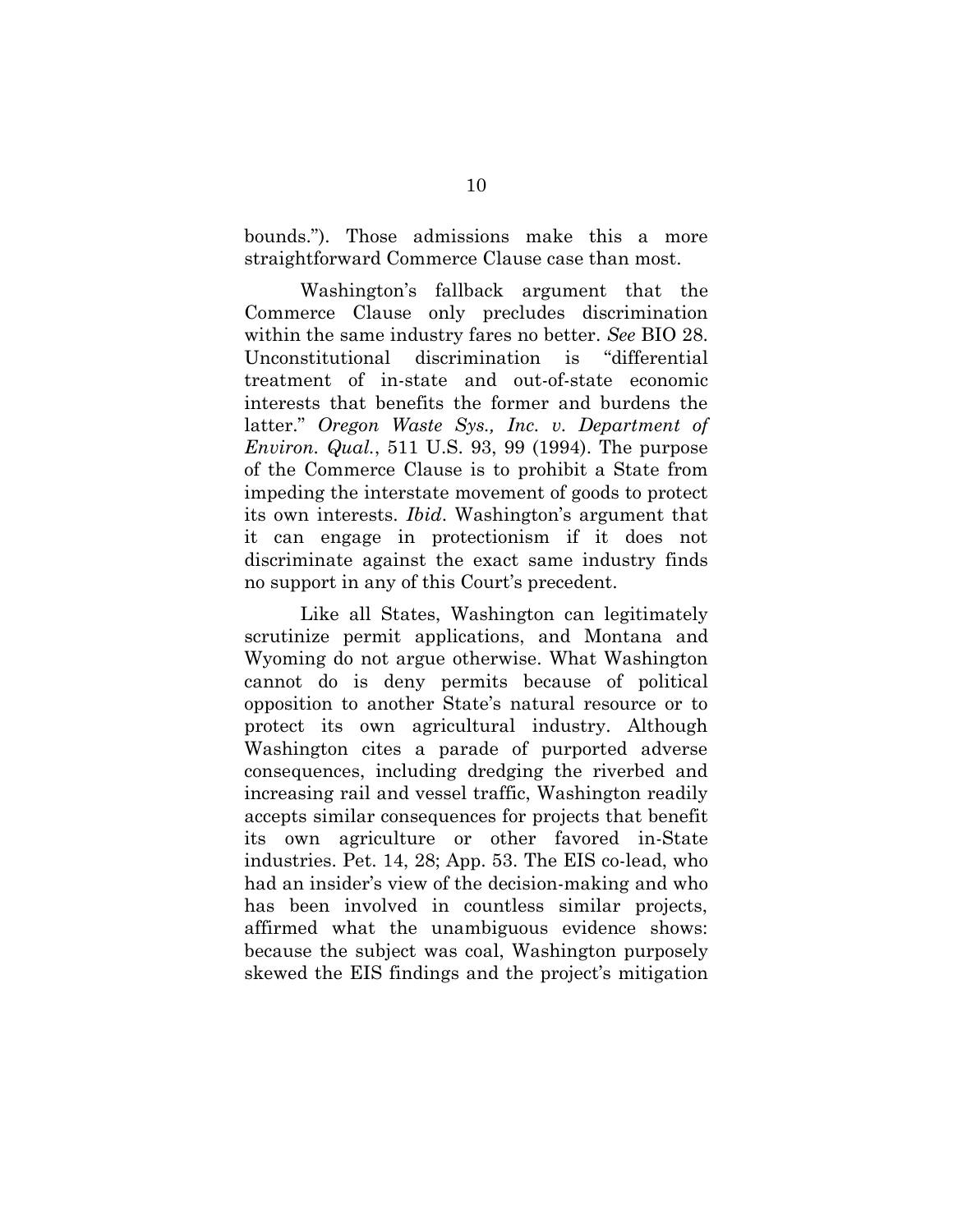plans to justify the State's predetermined decision to deny the permit. *See, e.g.,* App. 52-55. Few cases present such a blatant Commerce Clause violation.

Washington's claim that the permit applicant "has never proposed reasonable mitigation measures" for the potential impacts identified in the EIS (BIO 23) is simply not accurate. Dr. Placido affirmed that the permit applicant was "responsive, timely, and engaged" in the process, but the State "wholly exclude[ed]" it from mitigation discussions and then "ignored or discounted mitigation that . . . would very likely mitigate or eliminate the impacts identified in the 401 Denial." App. 52, 60-61.

## **B. Section 401 Does Not Authorize Washington to Discriminate.**

Washington suggests its Section 401 denial is immune from constitutional scrutiny because Congress authorized States to conduct the review under the Clean Water Act (33 U.S.C. § 1341). BIO, 20-21. While Congress may authorize conduct the Commerce Clause would otherwise prohibit, "congressional intent must be unmistakably clear." *South-Central Timber Dev., Inc. v. Wunnicke*, 467 U.S. 82, 91 (1984). Washington has a high burden to show that Congress "affirmatively contemplate[d]" and authorized state action that would otherwise be invalid under the Commerce Clause. *Id*. at 90.

Other than citing Section 401, Washington makes little effort to demonstrate that Congress authorized discriminatory water quality certifications. In fact, "Section 401 authorizes states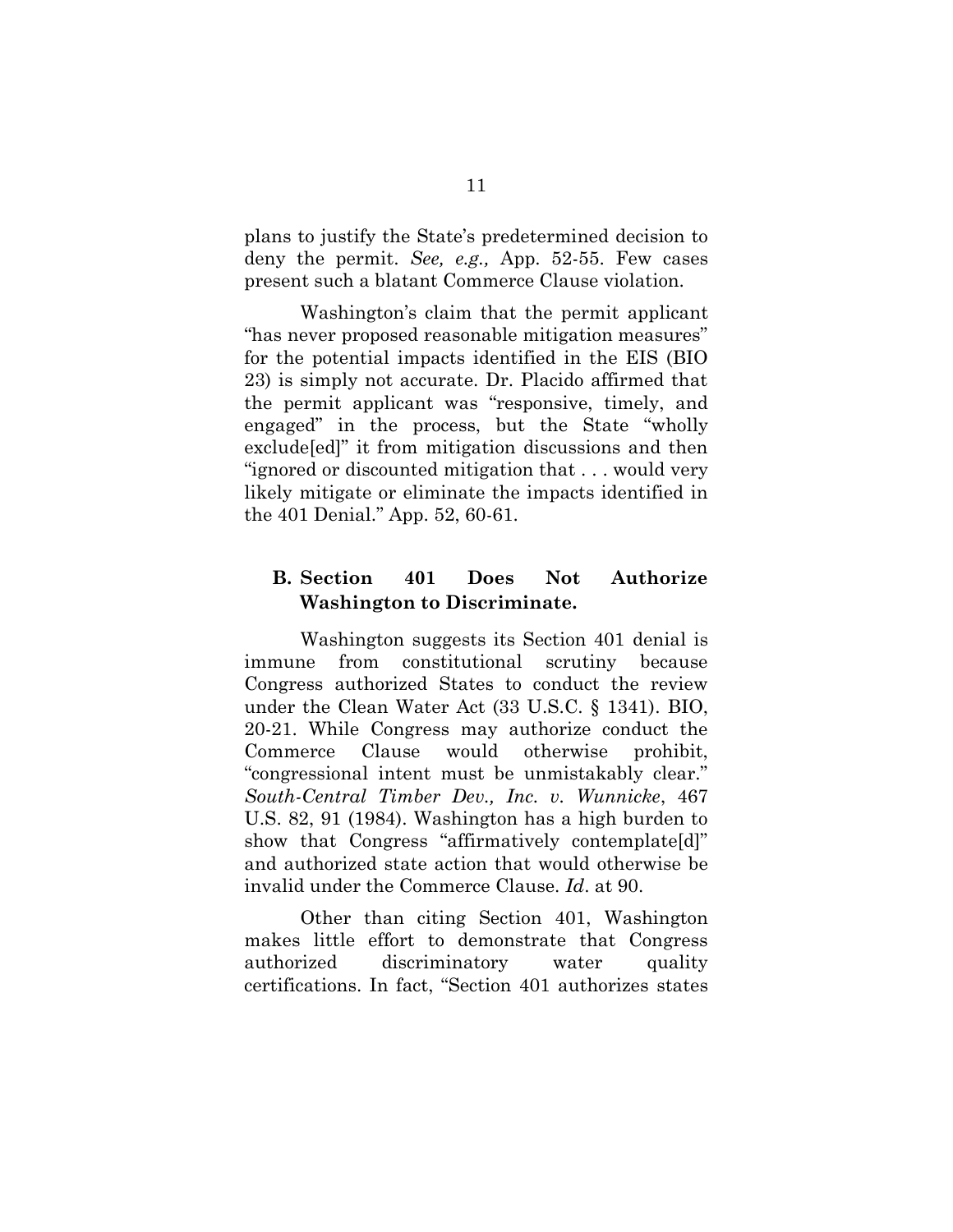to impose *only conditions that relate to water quality*." *American Rivers, Inc. v. F.E.R.C.*, 129 F.3d 99, 107 (2d Cir. 1997) (quotation omitted and emphasis added). The EIS could not have been more explicit that "[t]here would be no unavoidable and significant adverse environmental impacts on water quality." EIS, § 4.5.8; App. 60. That finding raises the question whether Washington had authority to deny the permit under Section 401 at all. *See Power Auth. v. Williams*, 457 N.E.2d 726, 730 (N.Y. 1983) ("Congress did not empower the States to reconsider matters, unrelated to their water quality standards."). Washington cannot deny a Section 401 water quality certification for a bevy of reasons unrelated to water quality, as it did here, and then try to immunize its wrongful conduct from Commerce Clause review by claiming Congress "affirmatively contemplate[d]" and approved it.

## **III. Washington's Discriminatory Permit Denial Violates the Foreign Commerce Clause.**

Washington repackages many of the same arguments in response to the States' foreign Commerce Clause claim, including that Section 401 authorizes discrimination and that Montana and Wyoming are still able to ship some coal through a Canadian port. BIO 34-35. Washington's defenses are no more persuasive in this context, especially given the Foreign Commerce Clause's "more rigorous and searching scrutiny." *See South-Central Timber Dev., Inc.*, 467 U.S. at 100. As discussed above, Congress authorized states to evaluate "water quality" in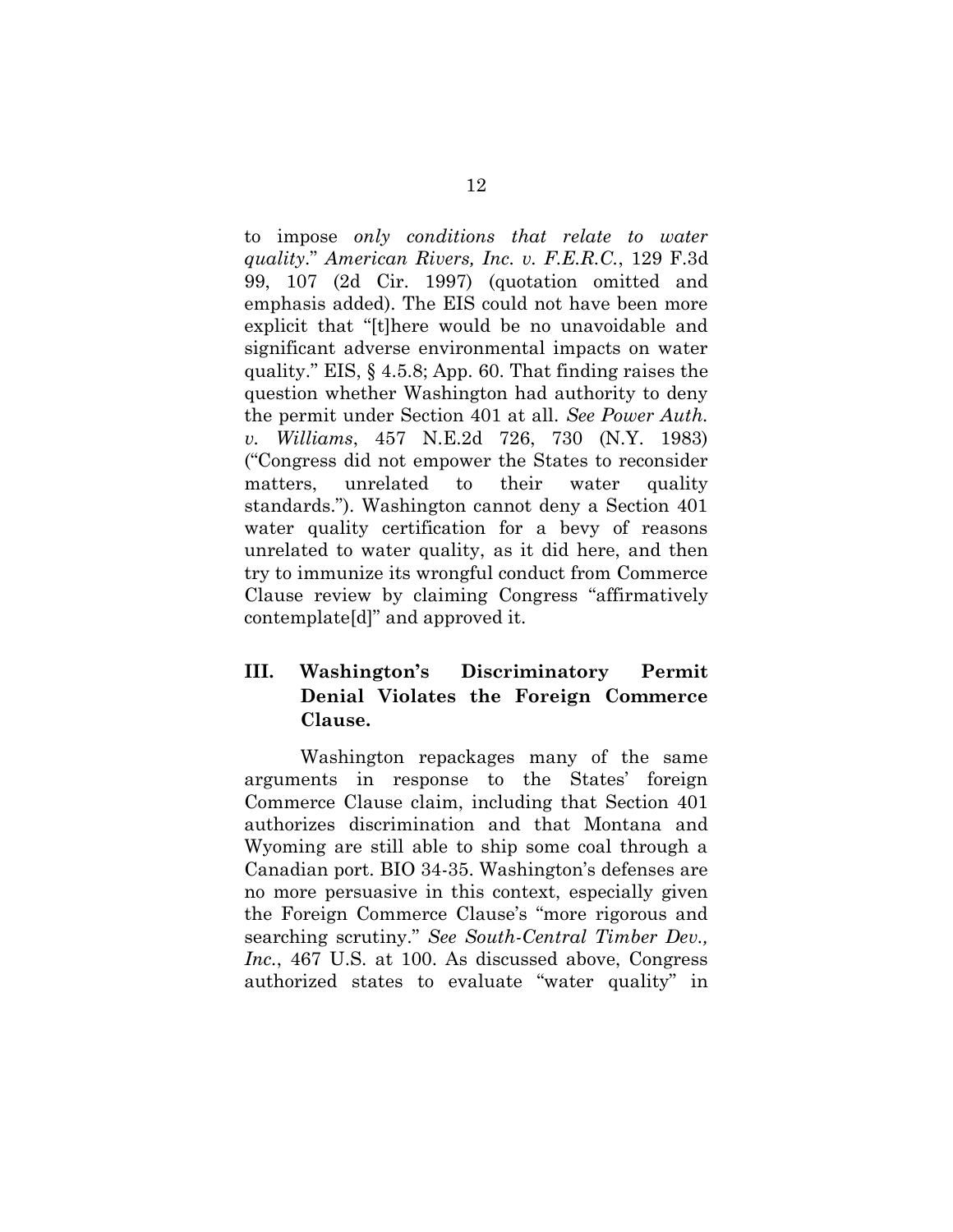Section 401 certifications, not the myriad other considerations Washington tries to pack into its evaluation of the Millennium Bulk Terminal. Moreover, Washington's claim that Montana's and Wyoming's limited access to foreign ports fixes the problem is even more unacceptable in defense of a Foreign Commerce Clause claim, which protects the power to regulate "commerce *with* foreign nations," not *through* foreign nations. U.S. Const. art I, § 8, cl. 3.

Washington's attempt to block international coal exports based on its unilateral judgment that those exports will impact global greenhouse admissions is unconstitutional if it "either implicates foreign policy issues which must be left to the Federal Government or violates a clear federal directive." *Container Corp. v. Franchise Tax Bd.*, 463 U.S. 159, 194 (1983). The federal government's clear directive is that international coal export is an important component of both the national economy and national security. Br. in Supp. 32-34. If there were any doubt, the fact that the Corps of Engineers has resumed the federal permitting process for this project despite Washington's denial of the water quality certification answers the question. *See*, *supra*, n.1.

#### **CONCLUSION**

For the foregoing reasons, this Court should grant the States' Motion.